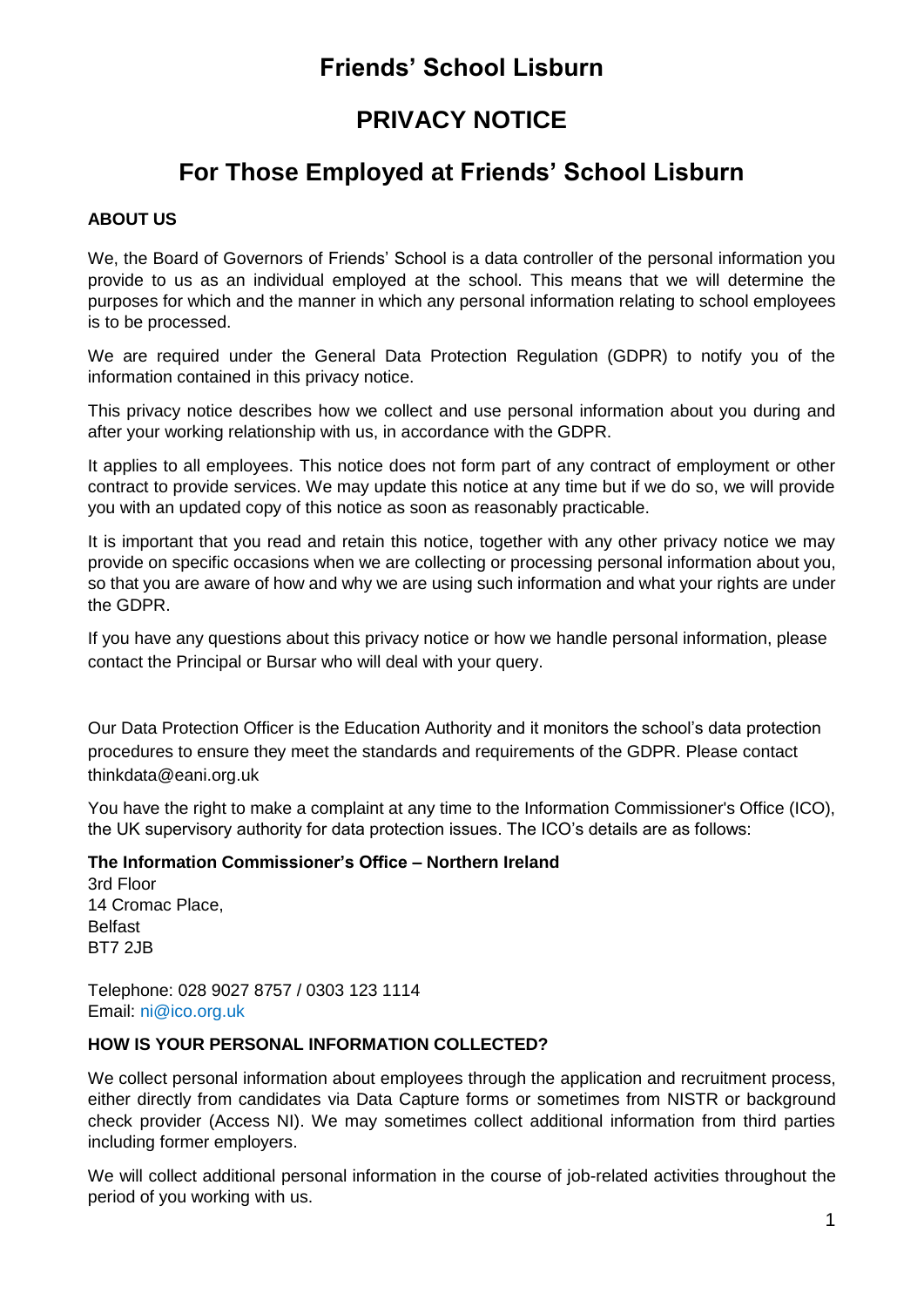If you fail to provide certain information when requested, we may not be able to comply with our legal obligations (such as payment of salary, administration of pensions).

## **WHAT PERSONAL INFORMATION DO WE COLLECT, STORE AND USE ABOUT THOSE EMPLOYED TO TEACH AT Friends' School.**

We will collect, store and use the following categories of personal information about school employees:

- personal information (such as name, address, employee number, teacher's reference (TR) number, GTCNI Registration number, passport number, national insurance number, next of kin details and emergency contact information, photographs, bank account details and tax status information)
- special categories of data including characteristics information (such as gender, age, ethnic group, trade union membership, information regarding your health and AccessNI Enhanced Disclosure application and outcome)
- recruitment information (such as copies of references, information included in a CV or letter as part of the application process)
- contract information (such as start dates, hours worked, post, roles and salary information, annual leave, leaving date and your reasons for leaving)
- performance information (including training records and professional memberships)
- disciplinary and grievance information
- work absence information (such as number of absences and reasons, including in respect of parental leave)
- qualifications (and, where relevant, subjects taught)
- CCTV footage captured in school and other information obtained through electronic means (such as school meals system)
- information about your use of our information and communications systems

## **WHY DO WE COLLECT AND USE THIS INFORMATION?**

Friends' School collects and uses your personal information primarily to allow us to perform our contract with you. For example:

- Making a decision about your recruitment or appointment
- Determining the terms on which you work for us
- checking you are legally entitled to work in the UK
- [paying you and, if you are an employee or deemed employee for tax purposes, deducting tax and National Insurance contributions (NICs)]
- [enrolling you in a pension arrangement in accordance with our statutory automatic enrolment duties]
- administering our contract of employment with you
- business management and planning, including accounting and auditing
- conducting performance reviews, managing performance and determining performance requirements
- making decisions about salary reviews and compensation
- assessing qualifications for a particular job or task, including decisions about promotions
- aathering evidence for possible grievance or disciplinary hearings
- making decisions about your continued employment or engagement
- making arrangements for the termination of our working relationship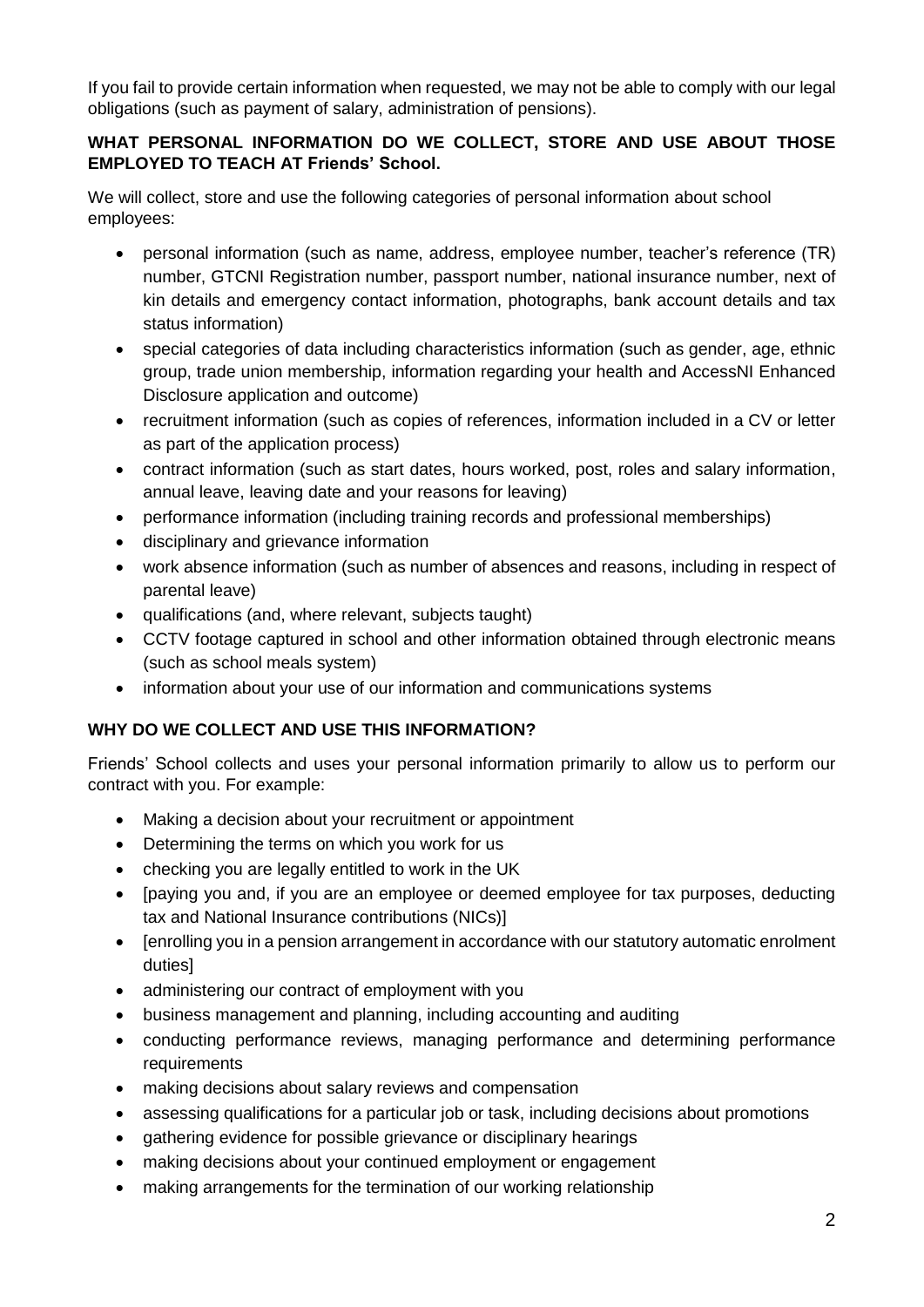- education, training and development requirements
- dealing with legal disputes involving you, or other employees, workers and contractors, including accidents at work
- ascertaining your fitness to work
- managing sickness absence
- complying with health and safety obligations
- to monitor your use of our information and communication systems to ensure compliance with our IT policies
- to ensure network and information security, including preventing unauthorised access to our computer and electronic communications systems and preventing malicious software distribution
- to conduct data analytics studies to review and better understand employee retention and attrition rates
- equal opportunities monitoring

Some of the above grounds for processing will overlap and there may be several grounds which justify our use of your personal information.

We have a legal right to collect and use personal information relating to our staff, for example:

- to enable the development of a comprehensive picture of our workforce and how it is deployed
- to inform the development of recruitment and retention policies
- to enable individuals to be paid
- to administer school property
- to maintain our own accounts and records
- to carry out fundraising
- to support staff training
- to provide appropriate pastoral care
- to assess the quality of our operations
- to comply with the law regarding data sharing

We may also collect and use your personal information in order to meet legal requirements set out in the General Data Protection Regulation and UK law, including:

- Education and Libraries (NI) Order 1986
- Education Reform (NI) Order 1989
- Education and Libraries (NI) Order 1993
- Education (NI) Order 1996
- Education (NI) Order 1997
- Education (NI) Order 1998
- Education and Libraries (NI) Order 2003
- Special Educational Needs and Disability (NI) Order 2005
- Education (NI) Order 2006
- Education Act (NI) 2014

### **CONSENT**

Whilst the majority of the personal information you provide to the school is required for us to comply with our legal obligations, some of that information is provided on a voluntary basis. When collecting data, the school will inform you whether you are required to provide this data or if your consent is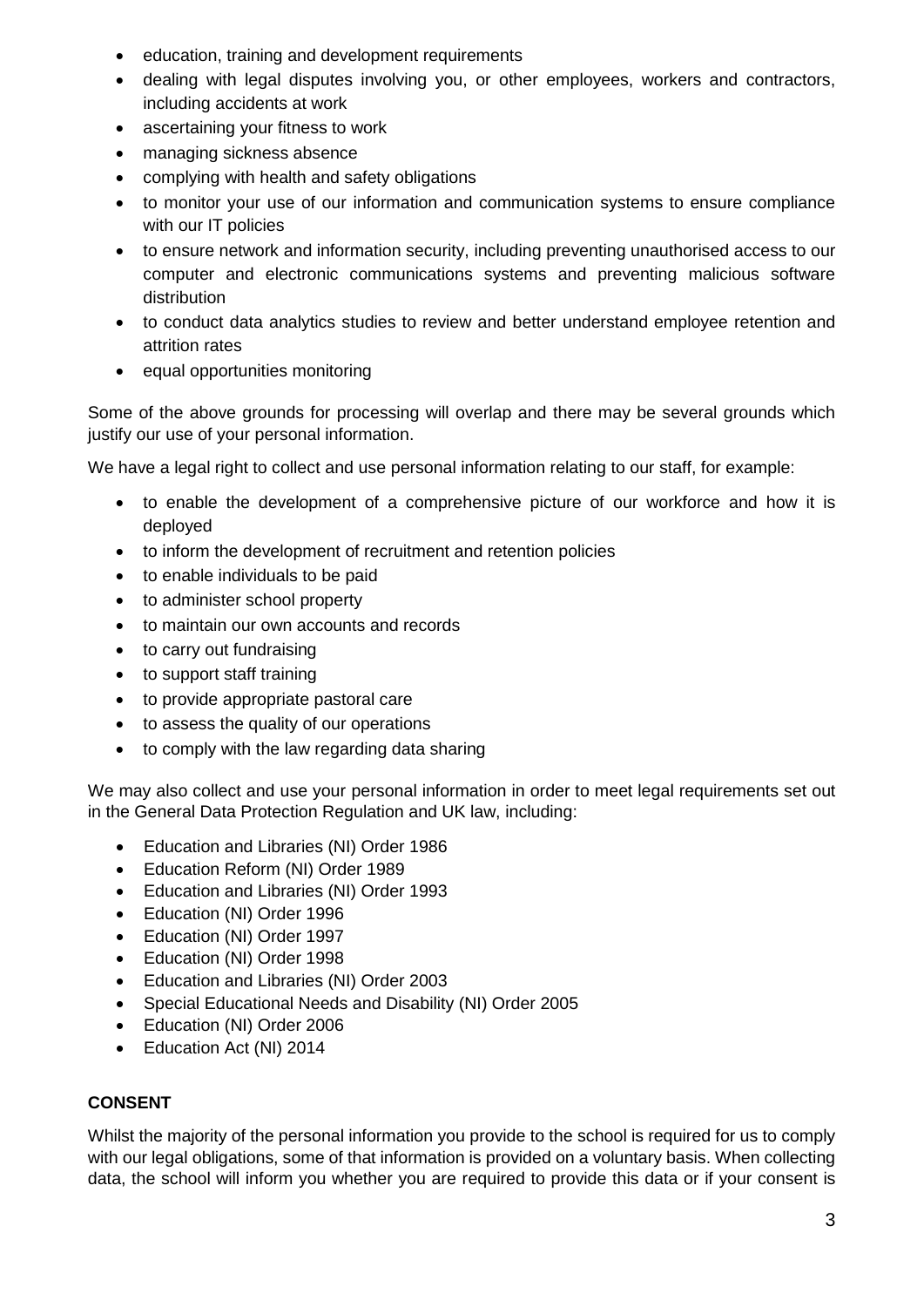needed. Where consent is required, the school will provide you with specific and explicit information with regards to the reasons the data is being collected and how the data will be used.

You have the right to withdraw your consent for that specific processing at any time. To withdraw your consent, please contact the Principal. Once we have received notification that you have withdrawn your consent, we will no longer process your information for the purpose or you originally agreed to, unless we have another legitimate basis for doing so in law.

### **HOW LONG IS YOUR PERSONAL INFORMATION STORED FOR?**

Personal information relating to the school workforce at Friends' School is stored in line with the Department of Education Document Retention and Disposal Policy which can be found a[t](https://www.education-ni.gov.uk/publications/disposal-records-schedule) [https://www.education-ni.gov.uk/publications/disposal-records-schedule.](https://www.education-ni.gov.uk/publications/disposal-records-schedule)This will give you more information about how long we keep personal information.

In accordance with the General Data Protection Regulations, the school does not store personal information indefinitely; data is only stored for as long as is necessary to complete the task for which it was originally collected including for the purposes of satisfying any legal, accounting, or reporting requirements.

To determine the appropriate retention period for personal information, we consider the amount, nature, and sensitivity of the personal information, the potential risk of harm from unauthorised use or disclosure of your personal information, the purposes for which we process your personal information and whether we can achieve those purposes through other means, and the applicable legal requirements.

In some circumstances we may anonymise your personal information so that it can no longer be associated with you, in which case we may use such information without further notice to you. Once you are no longer an employee at the school we will retain and securely destroy your personal information in accordance with the Department of Education Document Retention and Disposal Policy.

#### **WHO WE SHARE SCHOOL WORKFORCE INFORMATION WITH**

We may have to share your data with third parties, including third-party service providers and other bodies such as:

- Education Authority
- The Department of Education Northern Ireland
- General Teaching Council for Northern Ireland
- Trade Unions
- Information Commissioner's Office
- Parentmail
- HMRC

#### **DATA SECURITY**

We have put in place appropriate security measures to prevent personal information from being accidentally lost, used or accessed in an unauthorised way, altered or disclosed. In addition, we limit access to your personal information to those employees, agents, contractors and other third parties who have a need to know. They will only process personal information on our instructions and they are subject to a duty of confidentiality.

We have put in place procedures to deal with any suspected data security breach and will notify you and any applicable regulator (currently the Information Commissioner's Office) of a suspected breach where we are legally required to do so.